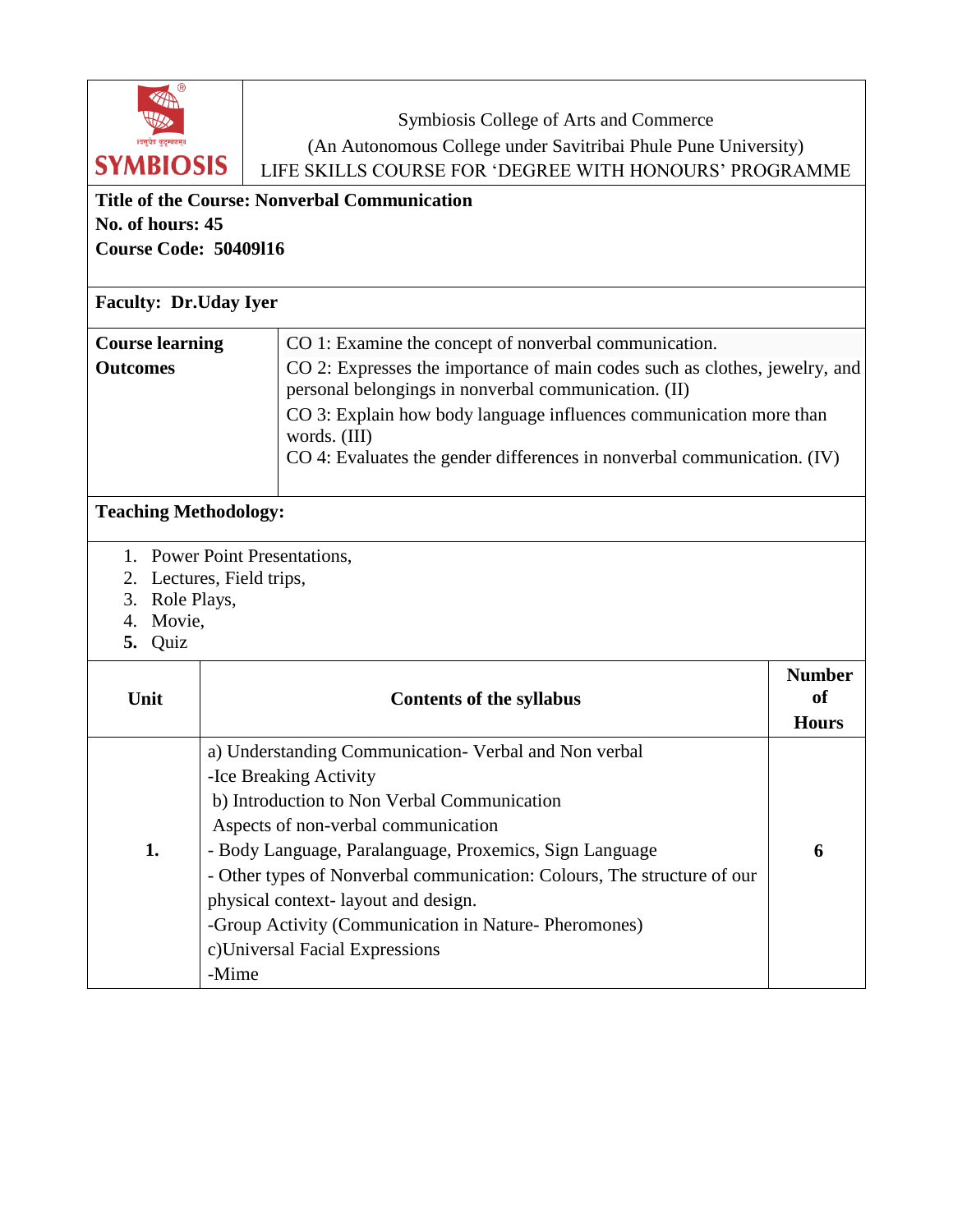| 2. | a)Introduction to Transactional Analysis<br>-Theory of Personality: PAC model<br>-Ego states<br>-Self assessment of ego states<br>-Understanding the relation between gestures, expressions, and tone and<br>ego states. | 5  |
|----|--------------------------------------------------------------------------------------------------------------------------------------------------------------------------------------------------------------------------|----|
| 3. | Developing skills to read nonverbal cues<br>-The power of the unconscious<br>-Left/right brain functions<br>-Case study - Go along and get along                                                                         | 3  |
| 4. | Vocal displays<br>-Verbal cues to deception<br>-Importance of emphasis, intonation and tone<br>- Emotions and voice<br>Video                                                                                             |    |
| 5. | Understanding gestures and expressions<br>-Handshake analysis<br>Activity<br>-Eye signals<br><b>NLP</b><br>-Doubt and deceit signals<br>Video (MJ)                                                                       | 8  |
| 6. | Proxemics<br>-Intimate, Personal, Social and Public Space language<br>-The element of culture (Example of Japan and USA)<br>-Different standing and sitting positions<br>-Documentary – The Human Ape                    | 5  |
| 7. | <b>Rapport Building</b><br>-Mirroring<br>- Story of the monkey and the caps                                                                                                                                              | 5  |
| 8. | Body Language for Presentation and Public Speaking                                                                                                                                                                       |    |
| 9. | Interview<br>-Creating a powerful first impression<br>-Avoiding body language blunders<br>-Mock Interviews                                                                                                               | 5  |
|    | <b>Total Number of Hours</b>                                                                                                                                                                                             | 45 |